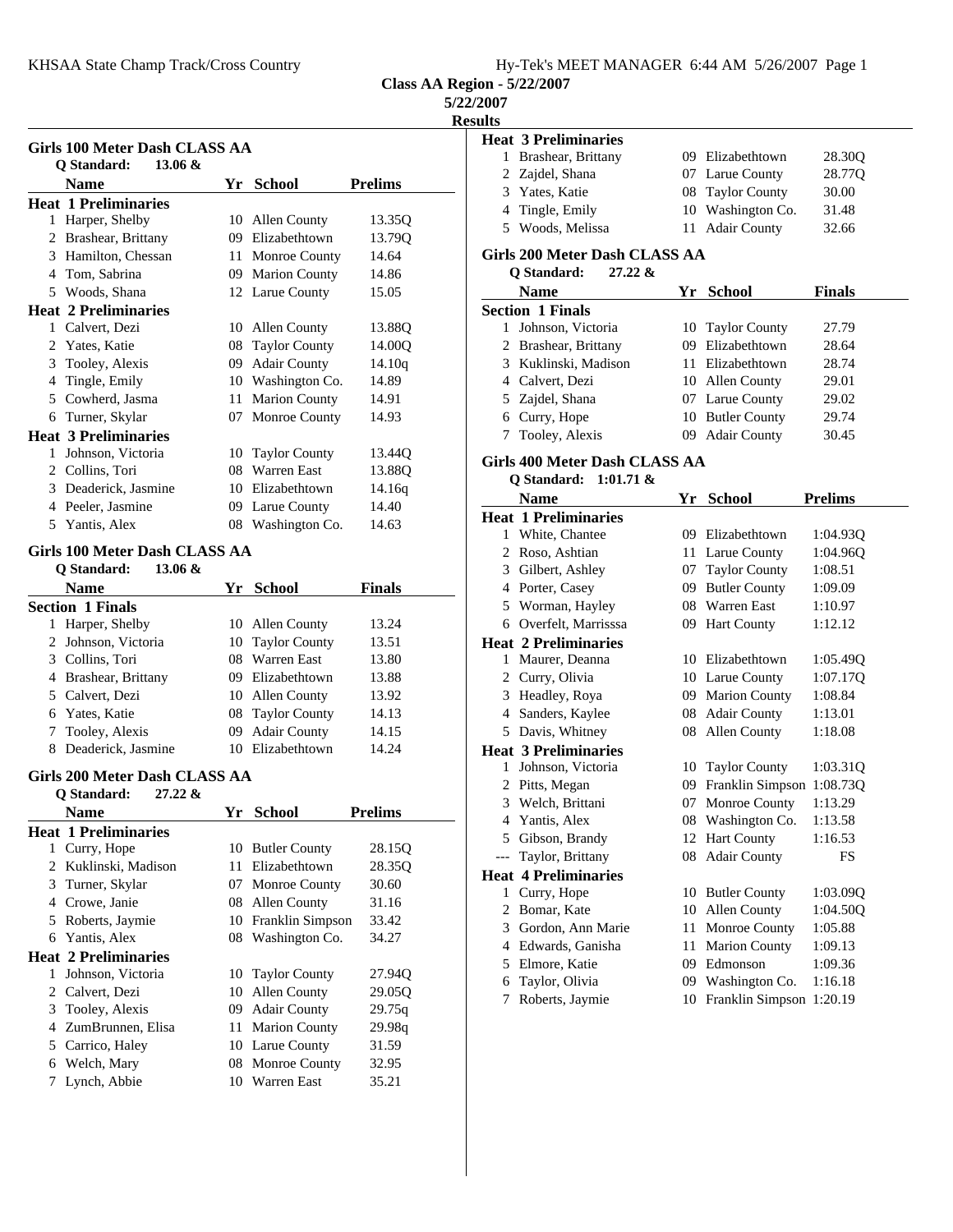|  |  |  |  |  |  |  | Hy-Tek's MEET MANAGER 6:44 AM 5/26/2007 Page 2 |  |
|--|--|--|--|--|--|--|------------------------------------------------|--|
|--|--|--|--|--|--|--|------------------------------------------------|--|

**5/22/2007**

**Result** 

|    | <b>Girls 400 Meter Dash CLASS AA</b> |     |                             |               |
|----|--------------------------------------|-----|-----------------------------|---------------|
|    | O Standard: 1:01.71 &                |     |                             |               |
|    | Name                                 |     | Yr School                   | <b>Finals</b> |
|    | <b>Section 1 Finals</b>              |     |                             |               |
|    | 1 Curry, Hope                        |     | 10 Butler County            | 1:01.93       |
|    | 2 Johnson, Victoria                  |     | 10 Taylor County            | 1:03.23       |
|    | 3 Bomar, Kate                        |     | 10 Allen County             | 1:04.08       |
|    | 4 White, Chantee                     |     | 09 Elizabethtown            | 1:04.11       |
|    | 5 Maurer, Deanna                     |     | 10 Elizabethtown            | 1:04.59       |
|    | 6 Roso, Ashtian                      |     | 11 Larue County             | 1:06.02       |
|    | 7 Gordon, Ann Marie                  |     | 11 Monroe County            | 1:08.80       |
|    | 8 Curry, Olivia                      |     | 10 Larue County             | 1:09.10       |
|    | Girls 800 Meter Run CLASS AA         |     |                             |               |
|    | O Standard: 2:27.28 &                |     |                             |               |
|    | <b>Name</b>                          |     | Yr School                   | <b>Finals</b> |
|    | <b>Section 1</b>                     |     |                             |               |
|    | 1 Barbee, Candace                    |     | 10 Edmonson                 | $2:24.93\&$   |
|    | 2 Grinstead, Emily                   |     | 11 Warren East              | 2:28.74       |
|    | 3 Gott, Emily                        |     | 09 Elizabethtown            | 2:35.16       |
|    | 4 Pitts, Megan                       |     | 09 Franklin Simpson 2:37.63 |               |
|    | 5 Franklin, Casie                    |     | 09 Franklin Simpson 2:39.46 |               |
|    | 6 McCaffrey, Colleen                 |     | 07 Edmonson                 | 2:40.17       |
|    | 7 Jefferson, Mary                    |     | 08 Taylor County            | 2:42.84       |
|    | 8 Whitlow, Emily                     |     | 08 Larue County             | 2:43.52       |
|    | 9 Curry, Hope                        |     | 10 Butler County            | 2:44.71       |
|    | 10 Sanders, Kaylee                   |     | 08 Adair County             | 2:50.05       |
|    | 11 Gray, Catherine                   |     | 10 Elizabethtown            | 2:51.82       |
|    | 12 Rich, Mattie                      |     | 10 Warren East              | 2:52.14       |
|    | 13 Overfelt, Marrisssa               |     | 09 Hart County              | 2:55.78       |
|    | 14 Porter, Casey                     |     | 09 Butler County            | 2:57.23       |
|    | 15 Ellis, Hannah                     |     | 10 Taylor County            | 2:57.92       |
|    | 16 Bomar, Kate                       |     | 10 Allen County             | 2:59.30       |
|    | 17 Hardin, Paige                     |     | 09 Marion County            | 3:04.69       |
|    | 18 Payne, Hilary                     |     | 09 Marion County            | 3:07.47       |
|    | 19 Jones, Kayla                      |     | 07 Monroe County            | 3:10.08       |
|    | 20 Stevens, Heather                  |     | 12 Hart County              | 3:16.17       |
|    | Girls 1600 Meter Run CLASS AA        |     |                             |               |
|    | Q Standard: 5:31.39 &                |     |                             |               |
|    | Name                                 |     | Yr School                   | <b>Finals</b> |
|    | Section 1                            |     |                             |               |
|    | 1 Maurer, Whitney                    | 07  | Elizabethtown               | 5:38.33       |
|    | 2 Carter, Alex                       |     | 12 Elizabethtown            | 5:39.79       |
|    | 3 Dennis, Courtney                   | 11- | Edmonson                    | 5:47.03       |
|    |                                      |     |                             |               |
|    | 4 Zajdel, Teresa                     |     | 12 Larue County             | 5:57.27       |
|    | 5 Pitts, Megan                       |     | 09 Franklin Simpson 6:00.11 |               |
| 6  | Reed, Amarah                         |     | 06 Larue County             | 6:07.76       |
| 7  | Wilson, Elizabeth                    | 10  | Edmonson                    | 6:11.33       |
| 8  | Jefferson, Mary                      | 08  | <b>Taylor County</b>        | 6:14.48       |
|    | 9 Bomar, Kate                        | 10  | Allen County                | 6:36.95       |
| 10 | Taylor, Brittany                     | 08  | <b>Adair County</b>         | 6:47.02       |
| 11 | Bomar, Beth                          | 07  | Allen County                | 6:51.67       |
| 12 | Young, Candace                       | 12  | <b>Taylor County</b>        | 7:04.75       |

13 Stevens, Heather 12 Hart County 7:10.60

| ults      |                                         |     |                             |                |
|-----------|-----------------------------------------|-----|-----------------------------|----------------|
|           | 14 Rothman, Natalie                     |     | 09 Hart County              | 7:41.34        |
|           | 15 Woods, Amanda                        |     | 10 Monroe County            | 8:08.93        |
|           |                                         |     |                             |                |
|           | Girls 3200 Meter Run CLASS AA           |     |                             |                |
|           | Q Standard: 12:22.81 &                  |     |                             |                |
|           | <b>Name</b>                             | Yr  | School                      | <b>Finals</b>  |
| Section 1 |                                         |     |                             |                |
|           | 1 Carter, Alex                          |     | 12 Elizabethtown            | 12:26.64       |
|           | 2 Maurer, Whitney                       |     | 07 Elizabethtown            | 12:34.09       |
|           | 3 Bemiss, Brooke                        |     | 08 Warren East              | 13:01.77       |
|           | 4 Ryan, Rachel                          |     | 12 Edmonson                 | 13:10.74       |
|           | 5 Reed, Amarah                          |     | 06 Larue County             | 14:08.66       |
|           | 6 Franklin, Casie                       |     | 09 Franklin Simpson14:12.89 |                |
|           | 7 Jones, Kendall                        |     | 07 Monroe County            | 14:58.15       |
|           | 8 O'Daniel, Hannah                      |     | 09 Marion County            | 14:59.01       |
|           | 9 Young, Candace                        |     | 12 Taylor County            | 15:12.27       |
|           | 10 Bartley, Hannah                      |     | 08 Monroe County            | 15:54.81       |
|           | 11 Sztendera, Christina                 |     | 08 Taylor County            | 16:16.36       |
|           | --- Herrington, Claire                  | 11- | <b>Warren East</b>          | DNF            |
|           | --- McCaffrey, Colleen                  | 07  | Edmonson                    | DNF            |
|           |                                         |     |                             |                |
|           | <b>Girls 100 Meter Hurdles CLASS AA</b> |     |                             |                |
|           | Q Standard:<br>16.96 &                  |     |                             |                |
|           | <b>Name</b>                             |     | Yr School                   | <b>Prelims</b> |
|           | <b>Heat 1 Preliminaries</b>             |     |                             |                |
|           | 1 Collins, Tori                         |     | 08 Warren East              | 17.570         |
|           | 2 Chirunga, Sandra                      |     | 12 Larue County             | 18.92Q         |
|           | 3 Uhls, Ashley                          |     | 09 Franklin Simpson         | 19.44Q         |
|           | 4 Osbourne, Mary                        | 11  | Washington Co.              | 20.47q         |
|           | 5 Bartley, Shelby                       |     | 07 Monroe County            | 21.26q         |
|           | 6 Anderson, Haley                       |     | 07 Elizabethtown            | 21.77          |
|           | --- Thomas, Anne Claire                 | 07  | <b>Marion County</b>        | FS             |
|           | <b>Heat 2 Preliminaries</b>             |     |                             |                |
|           | 1 Lynch, Abbie                          |     | 10 Warren East              | 20.42Q         |
|           | 2 Reed, Elizabeth                       | 11- | Larue County                | 20.87Q         |
|           | 3 Barnett, Margaret                     |     | 09 Washington Co.           | 21.72Q         |
|           | 4 Sztendera, Christina                  | 08  | <b>Taylor County</b>        | 22.60          |
|           | --- Dilbeck, Ali                        |     | 09 Elizabethtown            | D <sub>O</sub> |
|           |                                         |     |                             |                |
|           | Girls 100 Meter Hurdles CLASS AA        |     |                             |                |
|           | 16.96 &<br>Q Standard:                  |     |                             |                |
|           | <b>Name</b>                             |     | Yr School                   | <b>Finals</b>  |
|           | <b>Section 1 Finals</b>                 |     |                             |                |
|           | 1 Collins, Tori                         |     | 08 Warren East              | 17.67          |
|           | 2 Chirunga, Sandra                      |     | 12 Larue County             | 18.87          |
|           | 3 Uhls, Ashley                          |     | 09 Franklin Simpson         | 19.40          |
|           | 4 Osbourne, Mary                        |     | 11 Washington Co.           | 20.31          |
|           | 5 Lynch, Abbie                          |     | 10 Warren East              | 20.65          |
|           | 6 Reed, Elizabeth                       |     | 11 Larue County             | 20.66          |
|           | 7 Bartley, Shelby                       |     | 07 Monroe County            | 21.48          |
|           |                                         |     |                             |                |
|           | Girls 300 Meter Hurdles CLASS AA        |     |                             |                |
|           | Q Standard:<br>49.49 &                  |     |                             |                |
|           | Name                                    |     | Yr School                   | Prelims        |
|           | <b>Heat 1 Preliminaries</b>             |     |                             |                |
|           | 1 Ballard, Kristen                      | 11  | Elizabethtown               | 56.32Q         |
|           |                                         |     |                             |                |
|           |                                         |     |                             |                |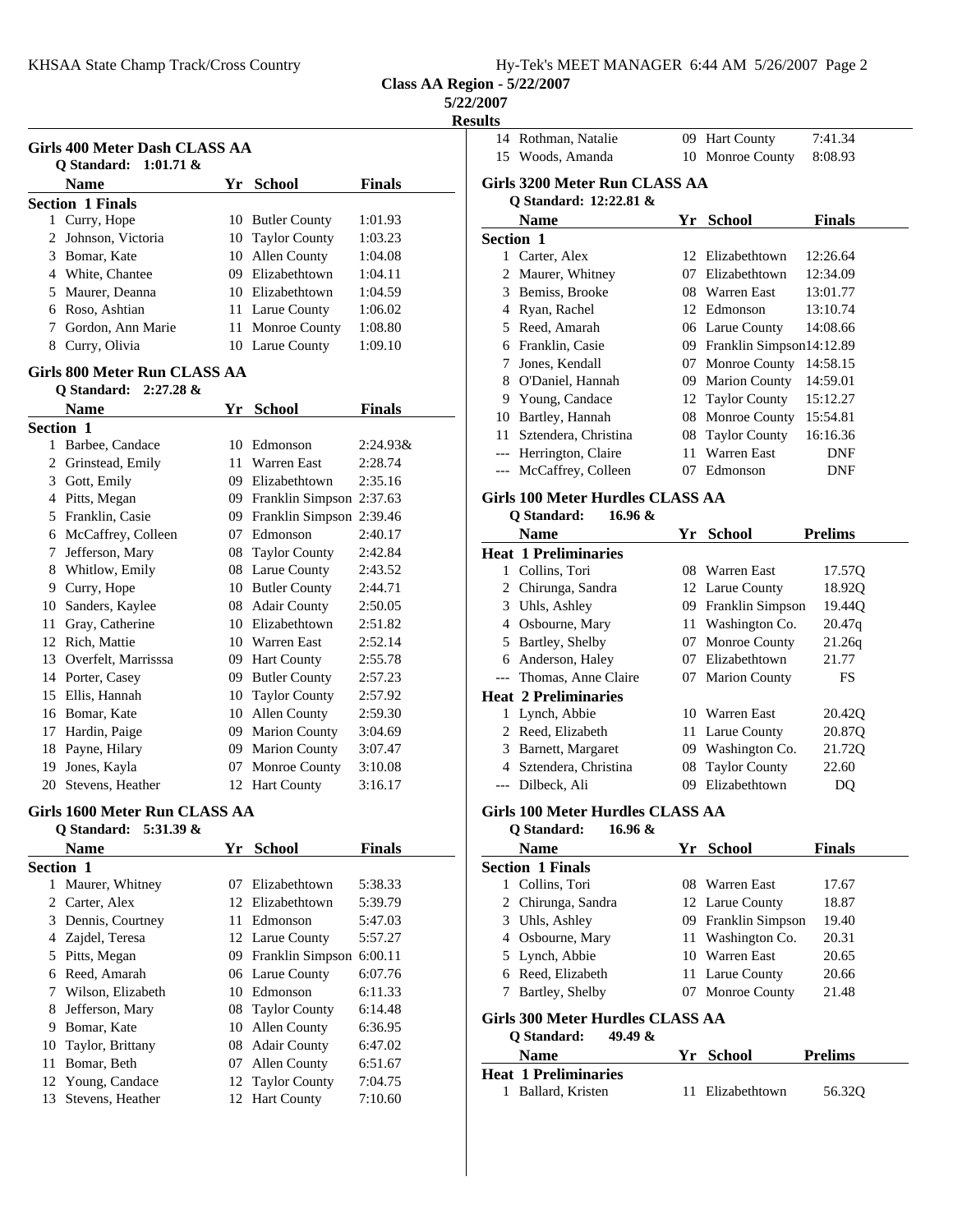**Class AA Region - 5/22/2007**

**5/22/2007 Results**

|       | <b>Heat 1 Preliminaries </b> |     |                         | (Girls 300 Meter Hurdles CLASS AA) |
|-------|------------------------------|-----|-------------------------|------------------------------------|
|       | <b>Name</b>                  |     | Yr School               | <b>Prelims</b>                     |
|       | 2 Chirunga, Sandra           |     | 12 Larue County         | 59.54Q                             |
| 3     | Lynch, Abbie                 | 10  | Warren East             | 1:02.900                           |
| 4     | Barnett, Margaret            | 09  | Washington Co.          | 1:03.27Q                           |
| 5     | Payne, Hilary                | 09  | <b>Marion County</b>    | 1:07.21                            |
| $---$ | Uhls, Ashley                 | 09  | <b>Franklin Simpson</b> | DO                                 |
|       | <b>Heat 2 Preliminaries</b>  |     |                         |                                    |
| 1     | Collins, Tori                | 08  | Warren East             | 54.18O                             |
| 2     | Gabhart, Jessica             | 07  | Elizabethtown           | 55.80O                             |
| 3     | Nichols, Chelsea             |     | 09 Allen County         | 56.620                             |
| 4     | Williams, Meagan             | 09. | Larue County            | 58.14Q                             |
| 5.    | Thomas, Anne Claire          |     | 07 Marion County        | 1:01.04                            |
| 6     | Bartley, Shelby              |     | 07 Monroe County        | 1:05.52                            |
| 7     | Thomas, Krissy               | 09  | <b>Adair County</b>     | 1:07.39                            |
|       | Osbourne, Mary               | 11  | Washington Co.          | FS                                 |

## **Girls 300 Meter Hurdles CLASS AA**

| 49.49 $\&$<br>O Standard: |                  |               |  |
|---------------------------|------------------|---------------|--|
| <b>Name</b>               | Yr School        | <b>Finals</b> |  |
| <b>Section 1 Finals</b>   |                  |               |  |
| Collins, Tori             | 08 Warren East   | 52.98         |  |
| 2 Nichols, Chelsea        | 09 Allen County  | 53.53         |  |
| 3 Ballard, Kristen        | 11 Elizabethtown | 53.62         |  |
| 4 Gabhart, Jessica        | 07 Elizabethtown | 54.76         |  |
| 5 Williams, Meagan        | 09 Larue County  | 57.93         |  |
| 6 Thomas, Anne Claire     | 07 Marion County | 58.73         |  |
| 7 Lynch, Abbie            | 10 Warren East   | 1:00.24       |  |
| Chirunga, Sandra<br>8     | 12 Larue County  | 1:00.68       |  |

## **Girls 4x100 Meter Relay CLASS AA**

| Q Standard:<br>$52.75 \&$    |                               |
|------------------------------|-------------------------------|
| <b>Team</b>                  | <b>Relay</b><br><b>Finals</b> |
| <b>Section 1</b>             |                               |
| Allen County<br>$\mathbf{1}$ | 55.81                         |
| 1) Calvert, Dezi 10          | 2) Crowe, Janie 08            |
| 3) Harper, Shelby 10         | 4) Nichols, Chelsea 09        |
| 5) Nichols, Hailey 11        |                               |
| 2 Elizabethtown              | 55.91                         |
| 1) Brashear, Brittany 09     | 2) Maurer, Deanna 10          |
| 3) Berrow, Kymbur 08         | 4) Deaderick, Jasmine 10      |
| 5) Burt, Brianna 08          | 6) Smith, Kasey 08            |
| 7) Matherly, Samantha 07     |                               |
| 3<br><b>Monroe County</b>    | 56.76                         |
| 1) Fabian, Alexis 10         | 2) Gordon, Ann Marie 11       |
| 3) Hamilton, Chessan 11      | 4) Turner, Skylar 07          |
| 5) Whitlow, Kristen 10       |                               |
| <b>Marion County</b><br>4    | 57.06                         |
| 1) Cowherd, Jasma 11         | 2) Tom, Jennifer 11           |
| 3) Tom, Sabrina 09           | 4) ZumBrunnen, Elisa 11       |
| 5) Mattingly, Laura 11       | 6) Edwards, Ganisha 11        |
| 7) Headley, Roya 09          | 8) Leake, Courtney 11         |
|                              |                               |

|    | 5 Larue County           | 57.27                    |
|----|--------------------------|--------------------------|
|    | 1) Zajdel, Shana 07      | 2) Woods, Tanesha 09     |
|    | 3) Phillips, Octavia 10  | 4) Clairmont, Ashley 10  |
|    | 5) Dickerson, Tempest 12 | 6) Goodman, Emily 10     |
|    | 7) Dickerson, Jasmine 11 | 8) Peeler, Jasmine 09    |
|    | 6 Taylor County          | 1:00.43                  |
|    | 1) Gilbert, Ashley 07    | 2) Lewis, Ashleigh 07    |
|    | 3) Yates, Katie 08       | 4) Nelson, Jacqueline 08 |
|    | 5) Mardis, Kaitlin 07    |                          |
| 7  | <b>Adair County</b>      | 1:01.48                  |
|    | 1) Taylor, Jacklyn 11    | 2) Matney, Shannon 11    |
|    | 3) Tooley, Alexis 09     | 4) Woods, Melissa 11     |
|    | 5) Barnett, Cassy 11     | 6) Thomas, Krissy 09     |
|    | 7) Sanders, Kaylee 08    | 8) Smith, Lisa 09        |
| 8. | <b>Washington County</b> | 1:04.74                  |
|    | 1) Centers, Samantha 10  | 2) Fields, Katherine 09  |
|    | 3) Smith, Claire 09      | 4) Carey, Stephanie 09   |

## **Girls 4x200 Meter Relay CLASS AA Q Standard: 1:51.38 &**

| <b>Team</b>               | <b>Relay</b>           | <b>Finals</b>            |
|---------------------------|------------------------|--------------------------|
| Section 1                 |                        |                          |
| 1 Elizabethtown           |                        | 1:52.05                  |
| 1) Burt, Brianna 08       |                        | 2) Brashear, Brittany 09 |
| 3) Ballard, Kristen 11    |                        | 4) Kuklinski, Madison 11 |
| 5) White, Chantee 09      | 6) Sherman, Sureau 09  |                          |
| 7) Matherly, Samantha 07  | 8) Berrow, Kymbur 08   |                          |
| 2 Allen County            |                        | 1:52.36                  |
| 1) Calvert, Dezi 10       | 2) Crowe, Janie 08     |                          |
| 3) Harper, Shelby 10      | 4) Nichols, Chelsea 09 |                          |
| 5) Nichols, Hailey 11     |                        |                          |
| 3 Larue County            |                        | 1:56.06                  |
| 1) Phillips, Octavia 10   |                        | 2) Clairmont, Ashley 10  |
| 3) Woods, Tanesha 09      | 4) Zajdel, Shana 07    |                          |
| 5) Peeler, Jasmine 09     | 6) Carrico, Haley 10   |                          |
| 7) Curry, Olivia 10       | 8) Hines, Savannah 09  |                          |
| 4 Marion County           |                        | 1:57.23                  |
| 1) Tom, Jennifer 11       |                        | 2) Edwards, Ganisha 11   |
| 3) Tom, Sabrina 09        |                        | 4) ZumBrunnen, Elisa 11  |
| 5) Thomas, Anne Claire 07 | 6) Cowherd, Jasma 11   |                          |
| 7) Leake, Courtney 11     | 8) Mattingly, Laura 11 |                          |
| 5 Taylor County           |                        | 2:03.43                  |
| 1) Yates, Katie 08        | 2) Gilbert, Ashley 07  |                          |
| 3) Lewis, Ashleigh 07     |                        | 4) Nelson, Jacqueline 08 |
| 5) Ellis, Hannah 10       |                        |                          |
| 6 Adair County            |                        | 2:04.13                  |
| 1) Taylor, Jacklyn 11     | 2) Tooley, Alexis 09   |                          |
| 3) Matney, Shannon 11     | 4) Woods, Melissa 11   |                          |
| 5) Barnett, Cassy 11      | 6) Thomas, Krissy 09   |                          |
| 7) Hammond, Jasmine 10    | 8) Sanders, Kaylee 08  |                          |
| 7 Monroe County           |                        | 2:04.44                  |
| 1) Fabian, Alexis 10      | 2) Gordon, Amber 08    |                          |
| 3) Whitlow, Kristen 10    | 4) Welch, Mary 08      |                          |
| 5) Poland, Whitley 10     |                        |                          |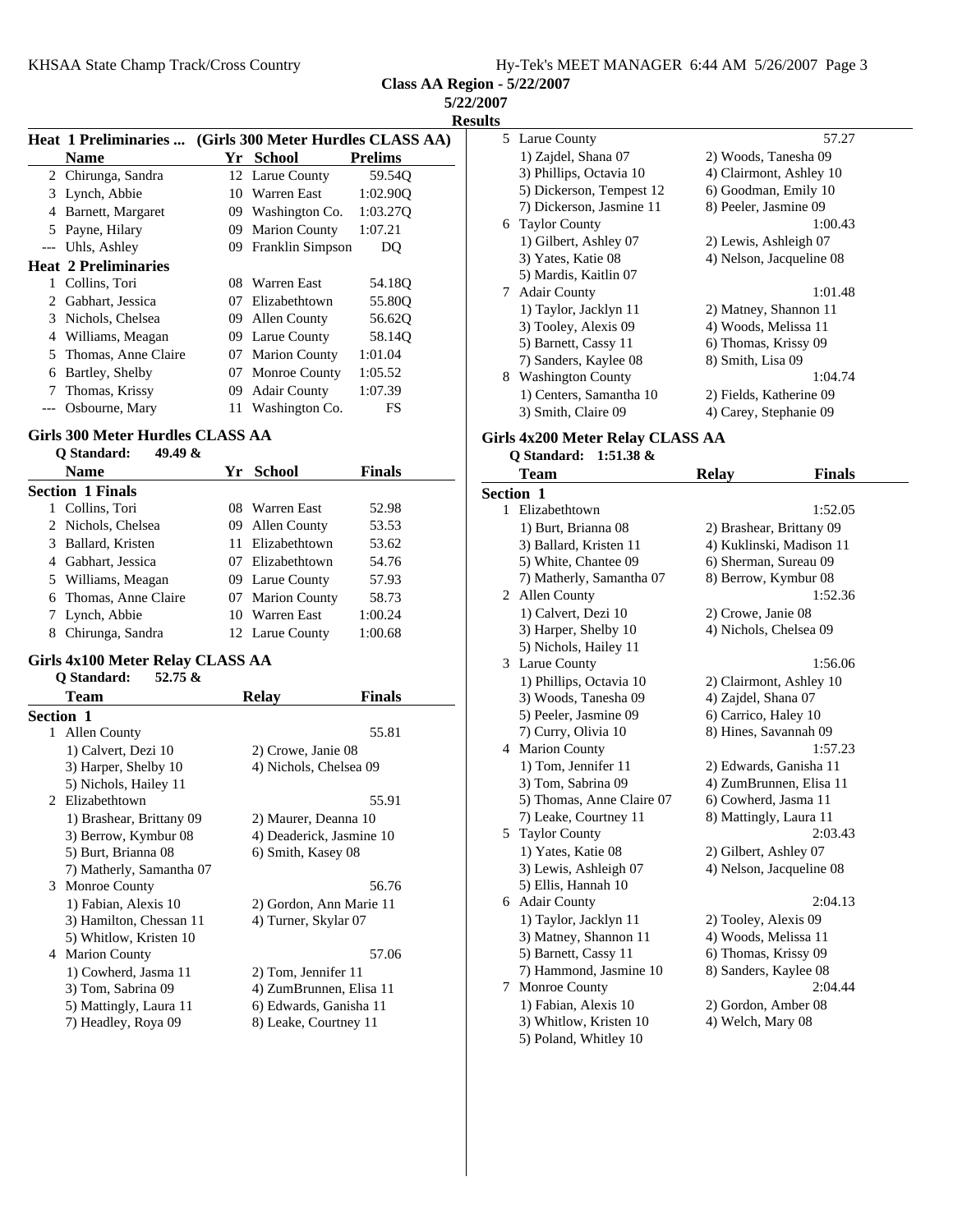| Hy-Tek's MEET MANAGER 6:44 AM 5/26/2007 Page 4 |
|------------------------------------------------|
|------------------------------------------------|

**Class AA Region - 5/22/2007**

| <b>5/22/2007</b> |  |  |
|------------------|--|--|
|                  |  |  |

| 11<br>ı<br>ч.<br>۰.<br>۰. |
|---------------------------|
|---------------------------|

|   | Section 1  (Girls 4x200 Meter Relay CLASS AA)<br>Team | <b>Relay</b>             | <b>Finals</b>            |
|---|-------------------------------------------------------|--------------------------|--------------------------|
| 8 | <b>Washington County</b>                              |                          | 2:13.24                  |
|   | 1) Carey, Stephanie 09                                |                          | 2) Centers, Samantha 10  |
|   | 3) Fields, Katherine 09                               | 4) Smith, Claire 09      |                          |
|   | Girls 4x400 Meter Relay CLASS AA                      |                          |                          |
|   | 4:17.99 &<br>Q Standard:                              |                          |                          |
|   | Team                                                  | <b>Relay</b>             | <b>Finals</b>            |
|   | Section 1                                             |                          |                          |
| 1 | Elizabethtown                                         |                          | 4:19.68                  |
|   | 1) Maurer, Deanna 10                                  | 2) Gabhart, Kaylee 10    |                          |
|   | 3) White, Chantee 09                                  |                          | 4) Kuklinski, Madison 11 |
|   | 5) Matherly, Samantha 07                              | 6) Ballard, Kristen 11   |                          |
|   | 7) Gott, Emily 09                                     |                          |                          |
|   | 2 Larue County                                        |                          | 4:27.85                  |
|   | 1) Zajdel, Teresa 12                                  | 2) Curry, Olivia 10      |                          |
|   | 3) Roso, Ashtian 11                                   | 4) Whitlow, Emily 08     |                          |
|   | 5) Williams, Meagan 09                                | 6) Carrico, Haley 10     |                          |
| 3 | Marion County                                         |                          | 4:31.52                  |
|   | 1) Tom, Jennifer 11                                   | 2) Hardin, Paige 09      |                          |
|   | 3) Headley, Roya 09                                   |                          | 4) ZumBrunnen, Elisa 11  |
|   | 5) Payne, Hilary 09                                   | 6) Edwards, Ganisha 11   |                          |
|   | 7) Tom, Sabrina 09                                    | 8) Mattingly, Laura 11   |                          |
| 4 | Warren East                                           |                          | 4:43.16                  |
|   | 1) Grinstead, Emily 11                                | 2) Herrington, Claire 11 |                          |
|   | 3) Shuffett, Samantha 08                              | 4) Worman, Hayley 08     |                          |
|   | 5) Madison, Lacey 08                                  | 6) Rone, Stevi 08        |                          |
| 5 | Allen County                                          |                          | 4:44.87                  |
|   | 1) Davis, Whitney 08                                  | 2) Berthalot, Jenna 09   |                          |
|   | 3) Bomar, Kate 10                                     | 4) Nichols, Chelsea 09   |                          |
|   | 5) Ausbrooks, Breanna 10                              | 6) Calvert, Maggie 07    |                          |
|   | 7) Nichols, Hailey 11                                 | 8) Turner, Madison 09    |                          |
| 6 | Monroe County                                         |                          | 4:44.94                  |
|   | 1) Gordon, Ann Marie 11                               | 2) Turner, Skylar 07     |                          |
|   | 3) Welch, Brittani 07                                 | 4) Whitlow, Kristen 10   |                          |
|   | 5) Welch, Mary 08                                     |                          |                          |
| 7 | <b>Taylor County</b>                                  |                          | 4:49.26                  |
|   | 1) Ellis, Hannah 10                                   | 2) Gilbert, Ashley 07    |                          |
|   | 3) Jefferson, Mary 08                                 |                          | 4) Nelson, Jacqueline 08 |
|   | 5) Lewis, Ashleigh 07                                 |                          |                          |
| 8 | <b>Adair County</b>                                   |                          | 4:53.40                  |
|   | 1) Taylor, Brittany 08                                | 2) Taylor, Jacklyn 11    |                          |
|   | 3) Matney, Shannon 11                                 | 4) Sanders, Kaylee 08    |                          |
|   | 5) Smith, Lisa 09                                     | 6) Barnett, Cassy 11     |                          |
|   | 7) Hammond, Jasmine 10                                | 8) Thomas, Krissy 09     |                          |

#### **Girls 4x800 Meter Relay CLASS AA**

| O Standard: 10:23.21 &      |       |                         |
|-----------------------------|-------|-------------------------|
| <b>Team</b>                 | Relay | <b>Finals</b>           |
| <b>Section 1</b>            |       |                         |
| <b>Edmonson County</b><br>1 |       | $10:22.24\&$            |
| 1) Barbee, Candace 10       |       | 2) Dennis, Courtney 11  |
| 3) Ryan, Rachel 12          |       | 4) Wilson, Elizabeth 10 |
| 5) McCaffrey, Colleen 07    |       |                         |

| աւտ   |                                     |    |                           |                |
|-------|-------------------------------------|----|---------------------------|----------------|
| 2     | Warren East                         |    |                           | 10:33.76       |
|       | 1) Grinstead, Emily 11              |    | 2) Herrington, Claire 11  |                |
|       | 3) Worman, Hayley 08                |    | 4) Bemiss, Brooke 08      |                |
|       | 5) Rone, Stevi 08                   |    | 6) Shuffett, Samantha 08  |                |
|       | 7) Madison, Lacey 08                |    | 8) Rich, Mattie 10        |                |
| 3     | Elizabethtown                       |    |                           | 10:35.67       |
|       | 1) Maurer, Whitney 07               |    | 2) Carter, Alex 12        |                |
|       | 3) Gabhart, Kaylee 10               |    | 4) Gott, Emily 09         |                |
|       | 5) Buck, Emily 08                   |    | 6) Schexneider, Amanda 08 |                |
|       | 7) Gray, Catherine 10               |    |                           |                |
|       | 4 Larue County                      |    |                           | 10:41.91       |
|       | 1) Reed, Amarah 06                  |    | 2) Zajdel, Teresa 12      |                |
|       | 3) Whitlow, Emily 08                |    | 4) Williams, Meagan 09    |                |
|       | 5) Curry, Olivia 10                 |    | 6) Roso, Ashtian 11       |                |
|       | 5 Taylor County                     |    |                           | 11:49.83       |
|       | 1) Ellis, Hannah 10                 |    | 2) Young, Candace 12      |                |
|       | 3) Nelson, Jacqueline 08            |    | 4) Jefferson, Mary 08     |                |
|       | 5) Lewis, Ashleigh 07               |    |                           |                |
|       | 6 Marion County                     |    |                           | 12:08.40       |
|       | 1) O'Daniel, Hannah 09              |    | 2) Hardin, Paige 09       |                |
|       | 3) Headley, Roya 09                 |    | 4) Payne, Hilary 09       |                |
|       | 5) Mattingly, Laura 11              |    | 6) Thomas, Anne Claire 07 |                |
|       | 7) Leake, Courtney 11               |    |                           |                |
|       | 7 Allen County                      |    | 12:09.74                  |                |
|       | 1) Calvert, Maggie 07               |    | 2) Bomar, Beth 07         |                |
|       | 3) Davis, Whitney 08                |    | 4) Joint, Kody 10         |                |
|       | 5) Ausbrooks, Breanna 10            |    | 6) Bomar, Kate 10         |                |
|       | 8 Monroe County                     |    |                           | 13:03.67       |
|       | 1) Jones, Kendall 07                |    | 2) Bartley, Hannah 08     |                |
|       | 3) Jones, Kayla 07                  |    | 4) Hagan, Jordon 08       |                |
| $---$ | <b>Hart County</b>                  |    |                           | DO             |
|       | 1) Stevens, Heather 12              |    | 2) Rothman, Natalie 09    |                |
|       | 3) Gibson, Brandy 12                |    | 4) Overfelt, Marrisssa 09 |                |
|       | <b>Boys 100 Meter Dash CLASS AA</b> |    |                           |                |
|       | Q Standard:<br>11.43 &              |    |                           |                |
|       | <b>Name</b>                         |    | Yr School                 | <b>Prelims</b> |
|       | <b>Heat 1 Preliminaries</b>         |    |                           |                |
|       | 1 Ford, Bobby                       | 12 | Elizabethtown             | 11.44Q         |
|       | 2 Poteet, Brandon                   |    | 12 Edmonson               | 11.50Q         |
|       | 3 Arguello, Martin                  |    | 12 Taylor County          | 12.35          |
|       | 4 Mayhew, Terance                   | 12 | <b>Butler County</b>      | 12.41          |
|       | 5 Williams, Jonothan                | 12 | <b>Adair County</b>       | 12.51          |
| 6     | Cook, Nick                          | 10 | Franklin Simpson          | 12.89          |
|       |                                     |    |                           |                |

## **Heat 2 Preliminaries** 11 Monroe County 11.79Q 2 Bryant, Brad 12 Hart County 11.84Q 3 Batteiger, Coty 12 Edmonson 12.17q 4 Jones, Cory 11 Franklin Simpson 12.22 5 Sublett, Terrell 12 Elizabethtown 12.24 6 12.37 Colvin, Joshua 11 Taylor County **Heat 3 Preliminaries** 1 Thompson, Oba 12 Adair County 11.50Q

- 2 Mooney, Sam 12 Allen County 12.10Q
- 3 Hoffman, Frank 12 Hart County 12.13q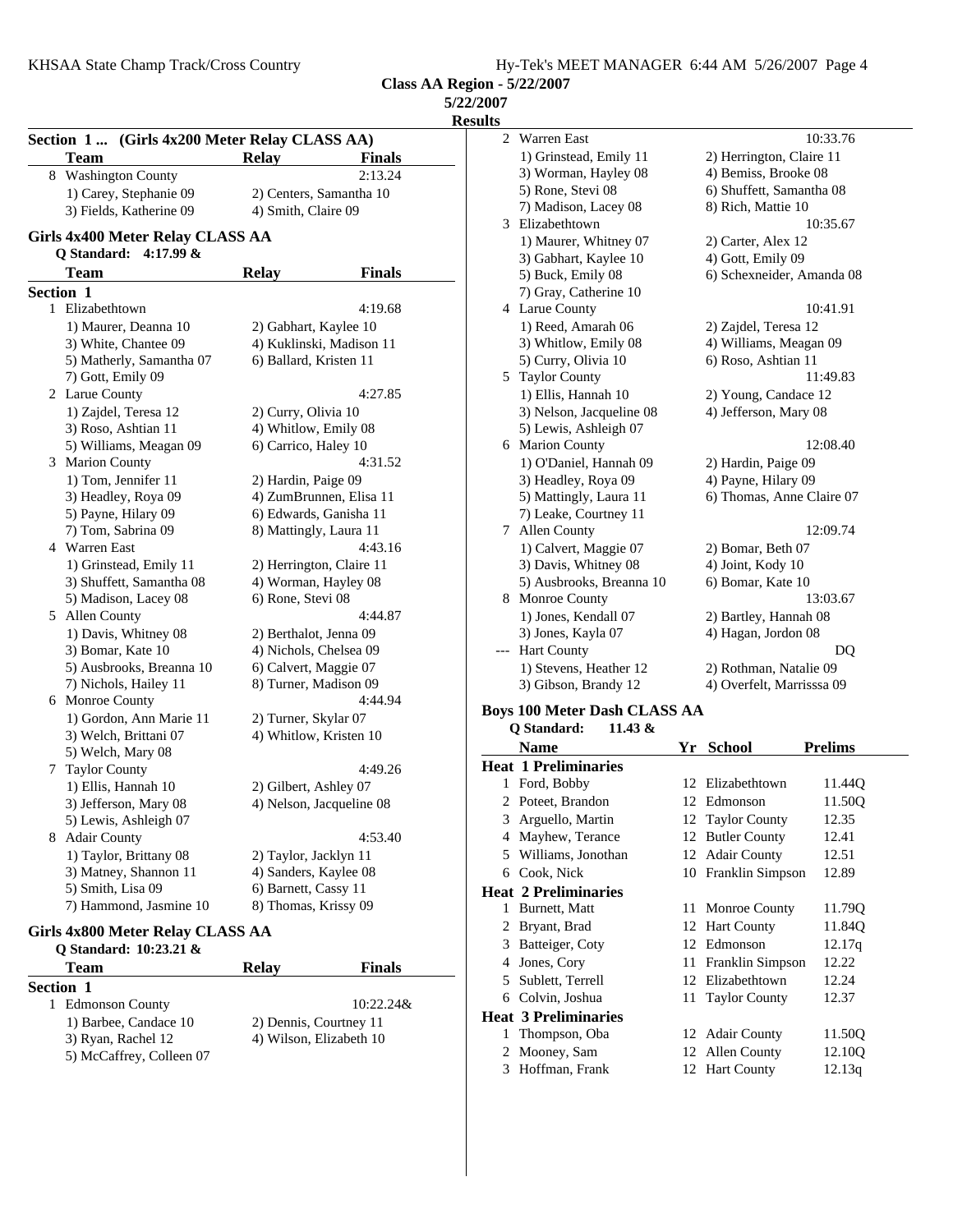| Hy-Tek's MEET MANAGER 6:44 AM 5/26/2007 Page 5 |  |
|------------------------------------------------|--|
|------------------------------------------------|--|

**Results**

|   | Heat 3 Preliminaries                                          |          | (Boys 100 Meter Dash CLASS AA)    |                |  |  |
|---|---------------------------------------------------------------|----------|-----------------------------------|----------------|--|--|
|   | <b>Name</b>                                                   |          | Yr School                         | <b>Prelims</b> |  |  |
|   | 4 Beuter, Shane                                               | 11 -     | Washington Co.                    | 12.17          |  |  |
|   | 5 Porter, Jermaine                                            | 10       | <b>Marion County</b>              | 12.26          |  |  |
|   | 6 Nicewinter, Beau                                            |          | 10 Butler County                  | 12.35          |  |  |
|   | <b>Boys 100 Meter Dash CLASS AA</b>                           |          |                                   |                |  |  |
|   | Q Standard:<br>11.43 $&$                                      |          |                                   |                |  |  |
|   | <b>Name</b>                                                   |          | Yr School                         | <b>Finals</b>  |  |  |
|   | <b>Section 1 Finals</b>                                       |          |                                   |                |  |  |
|   | 1 Poteet, Brandon                                             |          | 12 Edmonson                       | 11.40&         |  |  |
|   | 2 Ford, Bobby                                                 |          | 12 Elizabethtown                  | 11.51          |  |  |
|   | 3 Thompson, Oba                                               |          | 12 Adair County                   | 11.59          |  |  |
|   | 4 Burnett, Matt                                               |          | 11 Monroe County                  | 11.75          |  |  |
|   | 5 Bryant, Brad                                                |          | 12 Hart County                    | 11.82          |  |  |
|   | 6 Hoffman, Frank                                              |          | 12 Hart County                    | 12.00          |  |  |
| 7 | Mooney, Sam                                                   |          | 12 Allen County                   | 12.09          |  |  |
|   | 8 Batteiger, Coty                                             |          | 12 Edmonson                       | 12.23          |  |  |
|   |                                                               |          |                                   |                |  |  |
|   | <b>Boys 200 Meter Dash CLASS AA</b>                           |          |                                   |                |  |  |
|   | <b>Q</b> Standard:<br>$23.09 \&$                              |          |                                   |                |  |  |
|   | <b>Name</b>                                                   |          | Yr School                         | <b>Prelims</b> |  |  |
|   | <b>Heat 1 Preliminaries</b>                                   |          |                                   |                |  |  |
|   | 1 Martin, Matt                                                |          | 11 Franklin Simpson               | 24.12Q         |  |  |
|   | 2 Walters, Nick                                               |          | 10 Hart County                    | 24.93Q         |  |  |
|   | 3 Batteiger, Coty                                             |          | 12 Edmonson                       | 25.32q         |  |  |
|   | 4 Arguello, Martin                                            |          | 12 Taylor County                  | 25.65          |  |  |
|   | 5 Beuter, Shane                                               |          | 11 Washington Co.                 | 26.52          |  |  |
|   | --- Mattingly, Reggie                                         | 09       | <b>Marion County</b>              | DNF            |  |  |
|   | <b>Heat 2 Preliminaries</b>                                   |          |                                   |                |  |  |
|   | 1 Black, Chris                                                |          | 11 Elizabethtown                  | 24.18Q         |  |  |
|   | 2 Bryant, Brad                                                |          | 12 Hart County                    | 24.63Q         |  |  |
|   | 3 Pottinger, Quint                                            |          | 12 Larue County                   | 24.82q         |  |  |
|   | 4 Benningfield, Justin                                        |          | 08 Taylor County                  | 26.53          |  |  |
|   | 5 Woolridge, Ethan                                            | 11       | <b>Adair County</b>               | 27.04          |  |  |
|   | 6 Lanchaster, Mitchell                                        |          | 11 Marion County                  | 27.10          |  |  |
|   | <b>Heat 3 Preliminaries</b>                                   |          |                                   |                |  |  |
|   | 1 Dalcourt, Glenn                                             |          | 12 Franklin Simpson & 22.94Q      |                |  |  |
|   | 2 Poteet, Brandon                                             |          | 12 Edmonson                       | 24.37Q         |  |  |
|   | 3 Nguyen, Huu                                                 |          | 10 Elizabethtown                  | 25.67          |  |  |
| 4 | Carter, Christian                                             |          | 09 Butler County                  | 26.46          |  |  |
| 5 | Smith, Aaron                                                  | 09-      | <b>Adair County</b>               | 26.80          |  |  |
|   | 6 Arterburn, Patrick                                          |          | 12 Allen County                   | 28.23          |  |  |
|   |                                                               |          |                                   |                |  |  |
|   | <b>Boys 200 Meter Dash CLASS AA</b><br>Q Standard:<br>23.09 & |          |                                   |                |  |  |
|   | <b>Name</b>                                                   |          |                                   |                |  |  |
|   |                                                               |          | Yr School                         | Finals         |  |  |
|   | <b>Section 1 Finals</b>                                       |          |                                   | 23.85          |  |  |
|   | 1 Dalcourt, Glenn                                             |          | 12 Franklin Simpson               |                |  |  |
|   | 2 Martin, Matt<br>3 Black, Chris                              | 11<br>11 | Franklin Simpson<br>Elizabethtown | 23.97<br>24.30 |  |  |
|   | 4 Poteet, Brandon                                             |          | 12 Edmonson                       | 24.47          |  |  |
|   |                                                               |          |                                   |                |  |  |

5 Bryant, Brad 12 Hart County 24.70 6 24.86 Walters, Nick 10 Hart County 7 Pottinger, Quint 12 Larue County 24.97 8 25.43 Batteiger, Coty 12 Edmonson

| ults          |                                                               |      |                      |                |
|---------------|---------------------------------------------------------------|------|----------------------|----------------|
|               | <b>Boys 400 Meter Dash CLASS AA</b><br>O Standard:<br>51.87 & |      |                      |                |
|               | Name                                                          | Yr - | <b>School</b>        | <b>Prelims</b> |
|               | <b>Heat 1 Preliminaries</b>                                   |      |                      |                |
| 1             | Padgett, Truman                                               |      | 09 Larue County      | 53.660         |
| $\mathcal{L}$ | Barbour, Octavious                                            | 11   | <b>Hart County</b>   | 55.84Q         |
| 3             | Bush, Neil                                                    | 09   | Elizabethtown        | 56.33q         |
| 4             | Clark, Andrew                                                 |      | 12 Taylor County     | 57.77          |
| 5             | Holder, Jordan                                                | 11   | Allen County         | 1:00.83        |
|               | <b>Heat 2 Preliminaries</b>                                   |      |                      |                |
| 1             | Martin, Matt                                                  | 11   | Franklin Simpson     | 53.68Q         |
| $2^{\circ}$   | Maurath, Derek                                                | 10   | <b>Adair County</b>  | 53.71Q         |
| 3             | Lindsey, Dustin                                               |      | 12 Edmonson          | 56.69          |
|               | <b>Heat 3 Preliminaries</b>                                   |      |                      |                |
| 1             | Black, Chris                                                  | 11   | Elizabethtown        | 53.07Q         |
| $\mathcal{L}$ | Barbour, Dustin                                               | 11   | Edmonson             | 55.78Q         |
| 3             | Colvin, Joshua                                                | 11   | <b>Taylor County</b> | 56.13q         |
| 4             | Weber, Simon                                                  | 11   | <b>Allen County</b>  | 56.79          |
| 5             | Phillips, Kyre                                                | 09   | Franklin Simpson     | 1:01.34        |
|               | <b>Boys 400 Meter Dash CLASS AA</b>                           |      |                      |                |

## **Q Standard: 51.87 &**

| <b>Name</b>             |  | Yr School           | Finals |
|-------------------------|--|---------------------|--------|
| <b>Section 1 Finals</b> |  |                     |        |
| Black, Chris            |  | 11 Elizabethtown    | 52.37  |
| 2 Padgett, Truman       |  | 09 Larue County     | 52.96  |
| 3 Martin, Matt          |  | 11 Franklin Simpson | 53.40  |
| 4 Barbour, Octavious    |  | 11 Hart County      | 54.15  |
| 5 Maurath, Derek        |  | 10 Adair County     | 54.59  |
| 6 Barbour, Dustin       |  | 11 Edmonson         | 55.67  |
| Bush, Neil              |  | 09 Elizabethtown    | 56.46  |
| Colvin, Joshua<br>8     |  | 11 Taylor County    | 57.87  |
|                         |  |                     |        |

## **Boys 800 Meter Run CLASS AA**

| Q Standard: 2:02.06 & |  |                                  |         |
|-----------------------|--|----------------------------------|---------|
| $N = -$               |  | $V_{\rm m}$ $C_{\rm obs}$ $\sim$ | 172.aa1 |

|                  | Name                 | Υr | School                   | Finals  |
|------------------|----------------------|----|--------------------------|---------|
| <b>Section 1</b> |                      |    |                          |         |
| 1                | Hays, Jack           |    | 12 Monroe County         | 2:04.04 |
| 2                | Jaggers, Thomas      | 12 | Edmonson                 | 2:04.35 |
| 3                | Blankenship, Jarrett | 11 | Warren East              | 2:06.87 |
| 4                | Durbin, Ethan        | 12 | Edmonson                 | 2:09.28 |
| 5                | Humphress, Matt      | 10 | <b>Taylor County</b>     | 2:12.16 |
| 6                | Weber, Simon         | 11 | Allen County             | 2:13.53 |
| 7                | Duncan, Christian    | 08 | Elizabethtown            | 2:14.55 |
| 8                | Shuffett, Zach       | 12 | Warren East              | 2:18.00 |
| 9                | Dyson, Bradley       |    | 10 Larue County          | 2:20.60 |
| 10               | Edmonds, Jack        | 10 | Elizabethtown            | 2:21.45 |
| 11               | Gillenwater, Kyle    | 11 | Allen County             | 2:22.14 |
| 12               | Roy, Stuart          | 12 | <b>Taylor County</b>     | 2:23.43 |
| 13               | Crafton, Rowland     | 12 | Franklin Simpson         | 2:26.44 |
| 14               | Williams, Trent      | 11 | <b>Adair County</b>      | 2:28.22 |
| 15               | Barrow, Codey        | 10 | <b>Butler County</b>     | 2:33.03 |
| 16               | Cissell, Derrick     | 10 | <b>Marion County</b>     | 2:37.25 |
| 17               | Bryant, Matthius     | 11 | Franklin Simpson 2:53.39 |         |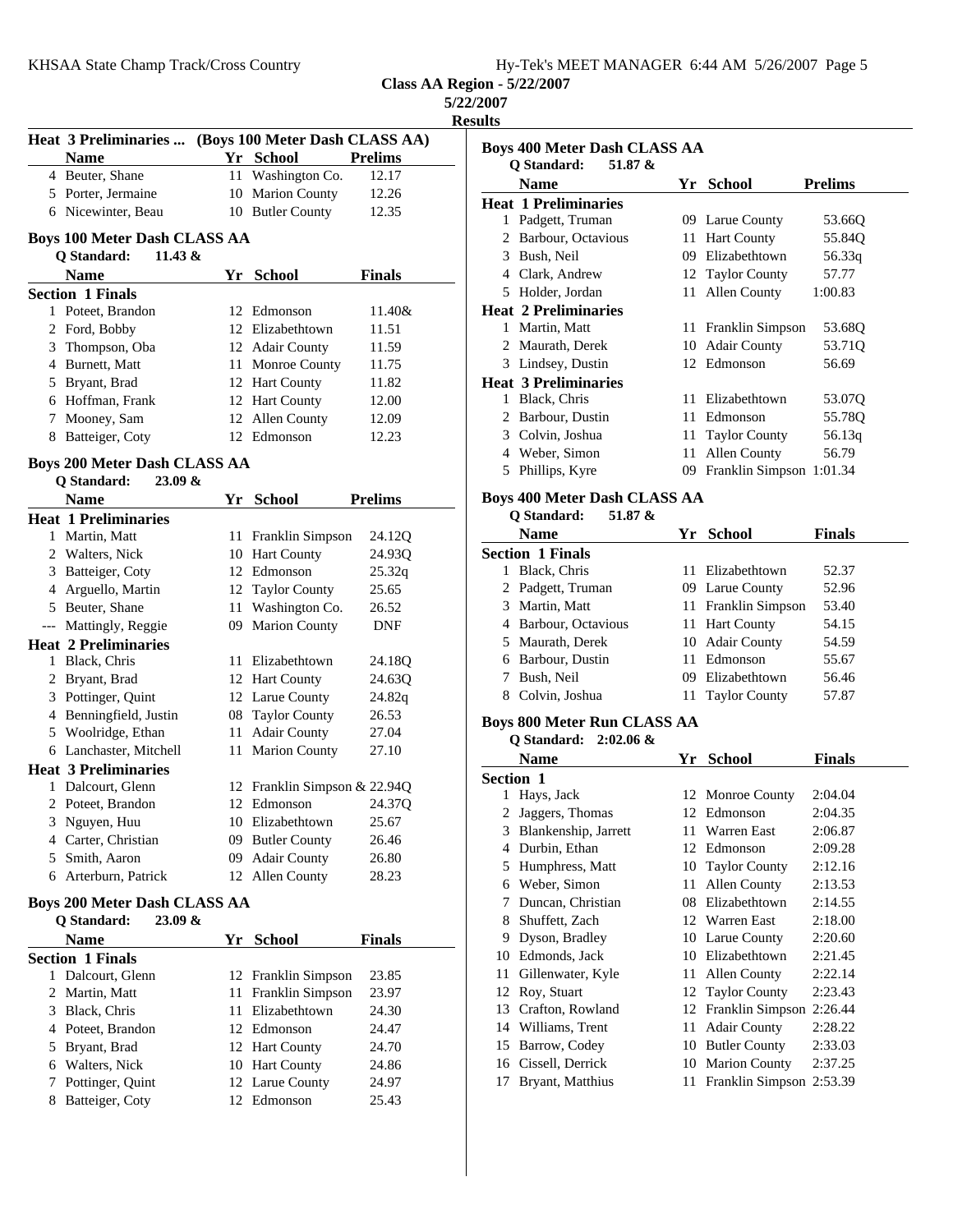|  | Hy-Tek's MEET MANAGER 6:44 AM 5/26/2007 Page 6 |  |  |
|--|------------------------------------------------|--|--|
|  |                                                |  |  |

## **5/22/2007**

**Results**

|    | <b>Name</b>                    |    | Yr School                   | <b>Finals</b> |
|----|--------------------------------|----|-----------------------------|---------------|
|    | Section 1                      |    |                             |               |
| 1  | Shuffett, Zach                 |    | 12 Warren East              | 4:42.65       |
| 2  | Blankenship, Jarrett           | 11 | <b>Warren East</b>          | 4:43.62       |
| 3  | Webb, Josh                     | 11 | Edmonson                    | 4:45.29       |
| 4  | Green, Jordan                  | 10 | <b>Butler County</b>        | 5:02.79       |
| 5  | Colvin, Wes                    | 10 | <b>Taylor County</b>        | 5:04.23       |
| 6  | Rich, Ryan                     | 12 | Edmonson                    | 5:04.75       |
| 7  | Crafton, Rowland               |    | 12 Franklin Simpson 5:07.56 |               |
| 8  | Gillenwater, Kyle              | 11 | Allen County                | 5:11.10       |
| 9  | Douglas, Nathan                | 08 | Elizabethtown               | 5:11.48       |
| 10 | Todd, Joseph                   |    | 12 Elizabethtown            | 5:21.37       |
| 11 | Morrell, Justin                | 12 | Allen County                | 5:22.72       |
|    | 12 Davis, Nathan               |    | 10 Monroe County            | 5:25.08       |
| 13 | Dyer, Justin                   |    | 10 Franklin Simpson 5:26.92 |               |
| 14 | Cissell, Derrick               |    | 10 Marion County            | 5:28.58       |
| 15 | Jones, Jacob                   |    | 10 Larue County             | 5:29.62       |
| 16 | Colgate, Cody                  | 09 | <b>Butler County</b>        | 5:29.64       |
| 17 | Tucker, Griffin                | 11 | <b>Taylor County</b>        | 5:34.14       |
| 18 | ZumBrunnen, Robert             | 09 | <b>Marion County</b>        | 5:46.04       |
| 19 | Poteet, Chris                  |    | 09 Larue County             | 5:50.66       |
|    | Boys 3200 Meter Run CLASS AA   |    |                             |               |
|    | Q Standard: 10:20.10 &<br>Nomo |    | Vr Sehool                   | Finalc        |

| Name              | Yr | <b>School</b>        | Finals                                               |
|-------------------|----|----------------------|------------------------------------------------------|
| Section 1         |    |                      |                                                      |
| Billhartz, Jacob  | 10 | Warren East          | 11:01.76                                             |
| Roddy, Isaac      | 10 | Monroe County        | 11:02.22                                             |
| Todd, Joseph      | 12 | Elizabethtown        | 11:06.91                                             |
| Lindsey, Morgan   | 11 | Edmonson             | 11:13.85                                             |
| Colvin, Wes       | 10 | <b>Taylor County</b> | 11:14.98                                             |
| Bellar, Virgil    | 10 | Warren East          | 11:26.95                                             |
| Green, Jordan     | 10 | <b>Butler County</b> | 11:34.40                                             |
| Roy, Stuart       | 12 | <b>Taylor County</b> | 11:42.58                                             |
| Douglas, Nathan   | 08 | Elizabethtown        | 11:45.69                                             |
| Morrell, Justin   | 12 | Allen County         | 12:09.10                                             |
| Ashley, Dustin    | 12 | Edmonson             | 12:28.25                                             |
| Jones, Jacob      | 10 | Larue County         | 12:28.75                                             |
| Dyer, Justin      | 10 |                      |                                                      |
| Taylor, Kyle      | 07 | Allen County         | 12:48.99                                             |
| Roberts, Dakota   | 10 | <b>Butler County</b> | 13:07.49                                             |
| Henderson, Jordan | 08 |                      |                                                      |
| O'Daniel, Craig   | 08 | <b>Marion County</b> | 14:28.15                                             |
|                   |    |                      | Franklin Simpson12:47.47<br>Franklin Simpson13:15.66 |

## **Boys 110 Meter Hurdles CLASS AA**

| 16.12 $\&$<br>O Standard:   |                  |                |
|-----------------------------|------------------|----------------|
| <b>Name</b>                 | Yr School        | <b>Prelims</b> |
| <b>Heat 1 Preliminaries</b> |                  |                |
| 1 Willis, Andrew            | 10 Adair County  | 16.930         |
| 2 Vernon, Craig             | 12 Taylor County | 17.240         |
| 3 Brown, Joey               | 09 Larue County  | 18.43Q         |
| --- Nguyen, Huu             | 10 Elizabethtown | FS             |

| <b>Heat 2 Preliminaries</b>            |    |                      |                    |  |  |  |  |
|----------------------------------------|----|----------------------|--------------------|--|--|--|--|
| Simpson, Drew<br>1                     |    | 12 Larue County      | & 16.020           |  |  |  |  |
| Hoffman, John<br>$2^{\circ}$           |    | 11 Hart County       | 17.41 <sub>O</sub> |  |  |  |  |
| 3 Pape, Stephen                        | 11 | <b>Butler County</b> | 19.190             |  |  |  |  |
| Barnett, Dominique                     |    | 08 Elizabethtown     | 20.60Q             |  |  |  |  |
| 5 Mudd, Gage                           |    | 10 Washington Co.    | 22.38q             |  |  |  |  |
| Sztendera, Constantine                 |    | 11 Taylor County     | 23.74              |  |  |  |  |
| <b>Boys 110 Meter Hurdles CLASS AA</b> |    |                      |                    |  |  |  |  |
|                                        |    |                      |                    |  |  |  |  |
| O Standard:<br>16.12 $\&$              |    |                      |                    |  |  |  |  |
| <b>Name</b>                            |    | Yr School            | <b>Finals</b>      |  |  |  |  |
| <b>Section 1 Finals</b>                |    |                      |                    |  |  |  |  |
| Simpson, Drew                          |    | 12 Larue County      | 16.75              |  |  |  |  |
| Brown, Joey<br>$\mathbf{2}^{\prime}$   |    | 09 Larue County      | 17.03              |  |  |  |  |

### 4 Vernon, Craig 12 Taylor County 17.30 5 Hoffman, John 11 Hart County 17.93 6 Pape, Stephen 11 Butler County 19.34 7 Barnett, Dominique 08 Elizabethtown 19.78

#### **Boys 300 Meter Hurdles CLASS AA**

| Q Standard: | 41.99 & |
|-------------|---------|
|             |         |

|       | <b>Name</b>                 | Yr | <b>School</b>        | <b>Prelims</b> |
|-------|-----------------------------|----|----------------------|----------------|
|       | <b>Heat 1 Preliminaries</b> |    |                      |                |
| 1     | Hoffman, John               | 11 | <b>Hart County</b>   | 45.13Q         |
| 2     | Thomas, Chris               | 10 | <b>Taylor County</b> | 45.33Q         |
| 3     | Brown, Joey                 |    | 09 Larue County      | 46.25q         |
| 4     | Deneen, Trevor              | 10 | Elizabethtown        | 46.59q         |
| 5     | Vincent, Ethan              | 11 | <b>Butler County</b> | 47.70          |
| 6     | Jordan, Ronnie              | 09 | Edmonson             | 57.95          |
|       | <b>Heat 2 Preliminaries</b> |    |                      |                |
| 1     | Simpson, Drew               |    | 12 Larue County      | 43.87Q         |
| 2     | Barnett, Dominique          |    | 08 Elizabethtown     | 47.31Q         |
| 3     | Pape, Stephen               |    | 11 Butler County     | 48.08          |
| 4     | Mahaney, Ben                | 11 | Allen County         | 50.98          |
| $---$ | Haley, Ryan                 | 10 | <b>Marion County</b> | DQ             |
|       | <b>Heat 3 Preliminaries</b> |    |                      |                |
| 1     | Payne, Jereece              | 11 | Franklin Simpson     | 45.92Q         |
| 2     | Vernon, Craig               |    | 12 Taylor County     | 46.66Q         |
| 3     | Osborne, Kyle               | 11 | <b>Marion County</b> | 49.19          |
| 4     | Price, Jesse                |    | 12 Hart County       | 51.14          |
| 5     | Starks, Jacob               | 09 | Allen County         | 51.16          |
|       |                             |    |                      |                |

## **Boys 300 Meter Hurdles CLASS AA**

#### **Q Standard: 41.99 &**

|   | <b>Name</b>             | Yr School           | <b>Finals</b> |
|---|-------------------------|---------------------|---------------|
|   | <b>Section 1 Finals</b> |                     |               |
|   | Hoffman, John           | 11 Hart County      | 44.13         |
|   | 2 Simpson, Drew         | 12 Larue County     | 44.54         |
|   | 3 Thomas, Chris         | 10 Taylor County    | 45.15         |
|   | 4 Payne, Jereece        | 11 Franklin Simpson | 45.25         |
|   | 5 Deneen, Trevor        | 10 Elizabethtown    | 46.31         |
|   | 6 Vernon, Craig         | 12 Taylor County    | 46.74         |
|   | Brown, Joey             | 09 Larue County     | 47.18         |
| 8 | Barnett, Dominique      | 08 Elizabethtown    | 47.20         |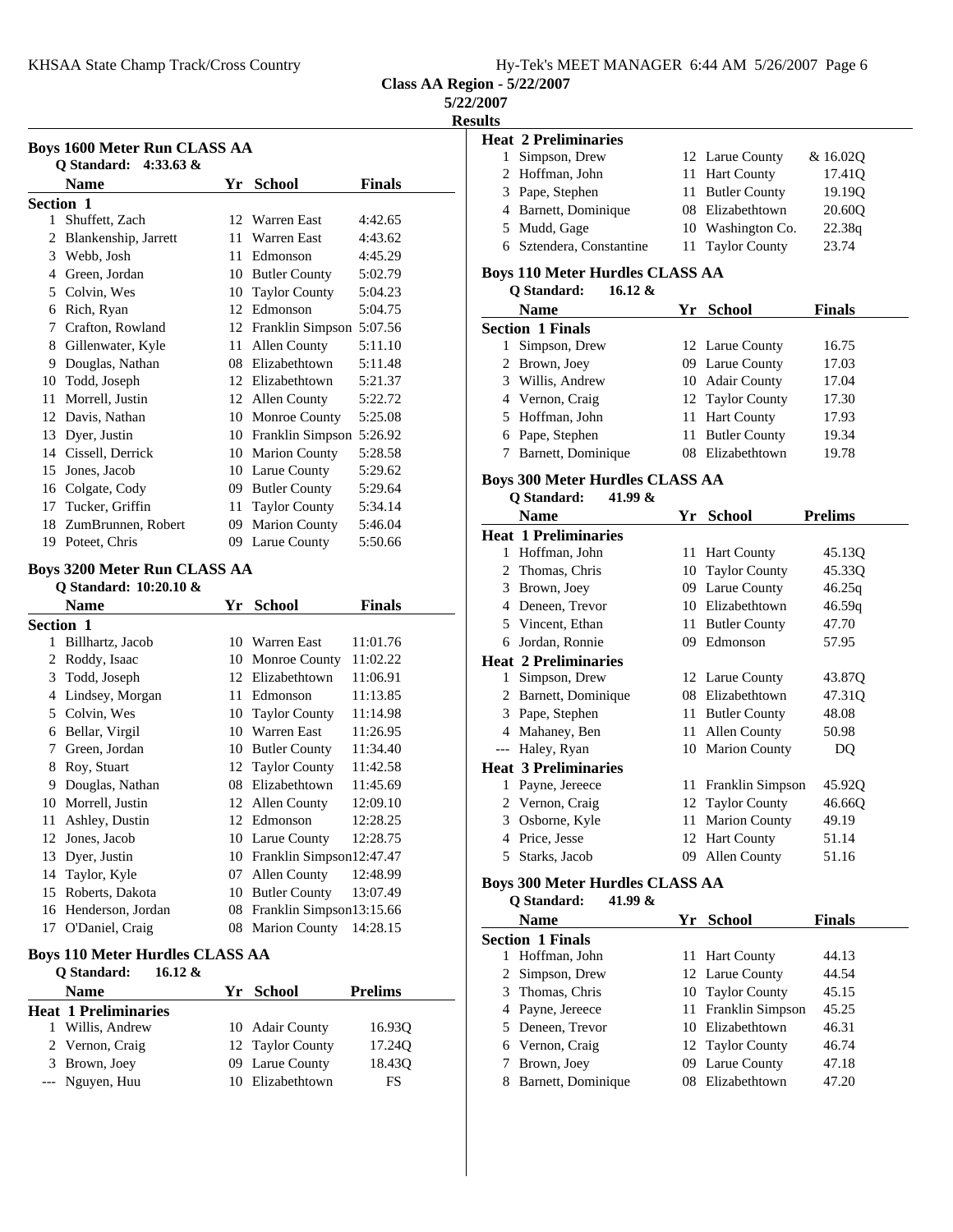KHSAA State Champ Track/Cross Country Fig. 2008. Hy-Tek's MEET MANAGER 6:44 AM 5/26/2007 Page 7

**Class AA Region - 5/22/2007**

**5/22/2007**

**Results**

|   | <b>Boys 4x100 Meter Relay CLASS AA</b><br>Q Standard:<br>$45.27 \&$ |                               |                            |  |
|---|---------------------------------------------------------------------|-------------------------------|----------------------------|--|
|   | <b>Team</b>                                                         | <b>Relay</b>                  | <b>Prelims</b>             |  |
|   | <b>Heat 1 Preliminaries</b>                                         |                               |                            |  |
| 1 | Franklin Simpson                                                    |                               | 46.15Q                     |  |
|   | 1) Dalcourt, Courtney 10                                            | 2) Dalcourt, Glenn 12         |                            |  |
|   | 3) Payne, Jereece 11                                                | 4) Jones, Cory 11             |                            |  |
|   | 5) Cook, Nick 10                                                    |                               |                            |  |
|   | 2 Hart County                                                       |                               | 46.67Q                     |  |
|   | 1) Hoffman, Frank 12                                                | 2) Bryant, Brad 12            |                            |  |
|   | 3) Vaughn, Cedric 09                                                | 4) Walters, Nick 10           |                            |  |
|   | 5) Barbour, Octavious 11                                            | 6) Hoffman, John 11           |                            |  |
| 3 | Larue County                                                        |                               | 48.04Q                     |  |
|   | 1) Brown, Joey 09                                                   | 2) Chirunga, Tobi 10          |                            |  |
|   | 3) Dyson, Brandon 09                                                | 4) Pottinger, Quint 12        |                            |  |
|   | 5) Singleton, Chris 12                                              | 6) Hayes, Travis 11           |                            |  |
|   | 7) Wilson, Johnny 12                                                |                               |                            |  |
| 4 | Allen County                                                        | 8) Simpson, Drew 12<br>48.78q |                            |  |
|   | 1) Holder, Jordan 11                                                | 2) Napier, Casey 09           |                            |  |
|   | 3) Mahaney, Ben 11                                                  | 4) Mooney, Sam 12             |                            |  |
|   | 5) Russell, Logan 11                                                | 6) Starks, Jay 11             |                            |  |
|   | 7) Boards, Brett 12                                                 | 8) Berry, Taylor 11           |                            |  |
| 5 | <b>Taylor County</b>                                                |                               | 49.75q                     |  |
|   | 1) Tatro, David 11                                                  |                               | 2) Benningfield, Justin 08 |  |
|   | 3) Thomas, Chris 10                                                 |                               | 4) Arguello, Martin 12     |  |
|   | 5) Roy, Stuart 12                                                   | 6) Vernon, Craig 12           |                            |  |
|   | 7) Sztendera, Constantine 11                                        | 8) Hunt, Alex 12              |                            |  |
|   | <b>Heat 2 Preliminaries</b>                                         |                               |                            |  |
| 1 | Monroe County                                                       |                               | 47.45Q                     |  |
|   | 1) Hamilton, Sheldon 10                                             | 2) Maxey, Caleb 10            |                            |  |
|   | 3) Lyon, Garrett 10                                                 | 4) Burnett, Matt 11           |                            |  |
|   | 5) Whitlow, DJ 11                                                   |                               |                            |  |
|   | 2 Elizabethtown                                                     |                               | 47.53Q                     |  |
|   | 1) Sublett, Terrell 12                                              | 2) Ford, Bobby 12             |                            |  |
|   | 3) Deneen, Trevor 10                                                | 4) Strader, Ty 09             |                            |  |
|   | 5) Boone, Chance 11                                                 |                               | 6) LaPrade, Bennie 12      |  |
| 3 | <b>Adair County</b>                                                 |                               | 48.11Q                     |  |
|   | 1) Woolridge, Jeffrey 10                                            |                               | 2) Williams, Jonothan 12   |  |
|   | 3) Woolridge, Ethan 11                                              | 4) Thompson, Oba 12           |                            |  |
|   | 5) Smith, Aaron 09                                                  | 6) Miller, Anthony 11         |                            |  |
|   | 7) Kimberland, Kalen 11                                             |                               |                            |  |
|   | <b>Edmonson County</b>                                              |                               | FS                         |  |
|   | 1) Batteiger, Coty 12                                               | 2) Bugh, James 09             |                            |  |
|   | 3) Sowders, Casey 09                                                | 4) Ray, Kyle 12               |                            |  |
|   | 5) Bryant, Kenneth 11                                               |                               |                            |  |

#### **Boys 4x100 Meter Relay CLASS AA**<br>O Standard: 45.27 & **Q Standard: 45.27 &**

| $\sim$ $\sim$ $\sim$ $\sim$ $\sim$ $\sim$ $\sim$ $\sim$ |                       |               |
|---------------------------------------------------------|-----------------------|---------------|
| Team                                                    | <b>Relay</b>          | <b>Finals</b> |
| <b>Section 1 Finals</b>                                 |                       |               |
| 1 Franklin Simpson                                      |                       | 47.57         |
| 1) Dalcourt, Courtney 10                                | 2) Dalcourt, Glenn 12 |               |
| 3) Payne, Jereece 11                                    | 4) Jones, Cory 11     |               |
| 5) Cook, Nick 10                                        |                       |               |

2 Hart County 48.01 1) Hoffman, Frank 12 2) Bryant, Brad 12 3) Vaughn, Cedric 09 4) Walters, Nick 10 5) Barbour, Octavious 11 6) Hoffman, John 11 3 48.50 Monroe County 1) Hamilton, Sheldon 10 2) Maxey, Caleb 10 3) Lyon, Garrett 10 4) Burnett, Matt 11 5) Whitlow, DJ 11 4 49.24 Elizabethtown 1) Sublett, Terrell 12 2) Ford, Bobby 12 3) Deneen, Trevor 10 4) Strader, Ty 09 5) Boone, Chance 11 6) LaPrade, Bennie 12 5 49.82 Adair County 1) Woolridge, Jeffrey 10 2) Williams, Jonothan 12 3) Woolridge, Ethan 11 4) Thompson, Oba 12 5) Smith, Aaron 09 6) Miller, Anthony 11 7) Kimberland, Kalen 11 6 50.05 Larue County 1) Brown, Joey 09 2) Chirunga, Tobi 10 3) Dyson, Brandon 09 4) Pottinger, Quint 12 5) Singleton, Chris 12 6) Hayes, Travis 11 7) Wilson, Johnny 12 8) Simpson, Drew 12 7 Allen County 50.26 1) Berry, Taylor 11 2) Napier, Casey 09 3) Mahaney, Ben 11 4) Mooney, Sam 12 5) Russell, Logan 11 6) Starks, Jay 11 7) Boards, Brett 12 8) Holder, Jordan 11 8 Taylor County 1) Tatro, David 11 2) Benningfield, Justin 08 3) Thomas, Chris 10 4) Vernon, Craig 12 5) Roy, Stuart 12 6) Arguello, Martin 12 7) Sztendera, Constantine 11 8) Hunt, Alex 12

#### **Boys 4x200 Meter Relay CLASS AA Q Standard: 1:34.23 &**

|   | <b>Team</b>              | <b>Relay</b>          | <b>Prelims</b>         |
|---|--------------------------|-----------------------|------------------------|
|   | Heat 1 Preliminaries     |                       |                        |
|   | 1 Franklin Simpson       |                       | & 1:33.31Q             |
|   | 1) Dalcourt, Courtney 10 | 2) Dalcourt, Glenn 12 |                        |
|   | 3) Martin, Matt 11       | 4) Jones, Cory 11     |                        |
|   | 5) Cook, Nick 10         |                       |                        |
|   | 2 Hart County            |                       | 1:36.070               |
|   | 1) Hoffman, Frank 12     | 2) Bryant, Brad 12    |                        |
|   | 3) Vaughn, Cedric 09     | 4) Walters, Nick 10   |                        |
|   | 5) Barbour, Octavious 11 | 6) Hoffman, John 11   |                        |
|   | 3 Larue County           |                       | 1:38.830               |
|   | 1) Pottinger, Quint 12   | 2) Chirunga, Tobi 10  |                        |
|   | 3) Padgett, Truman 09    | 4) Wilson, Johnny 12  |                        |
|   | 5) Dyson, Brandon 09     | 6) Brown, Joey 09     |                        |
|   | 7) Kinslow, Jacob 10     |                       | 8) Singleton, Chris 12 |
| 4 | Allen County             |                       | 1:41.14Q               |
|   | 1) Holder, Jordan 11     | 2) Napier, Casey 09   |                        |
|   | 3) Mooney, Sam 12        | 4) Mahaney, Ben 11    |                        |
|   | 5) Arterburn, Patrick 12 | 6) Berry, Taylor 11   |                        |
|   | 7) Russell, Logan 11     | 8) Boards, Brett 12   |                        |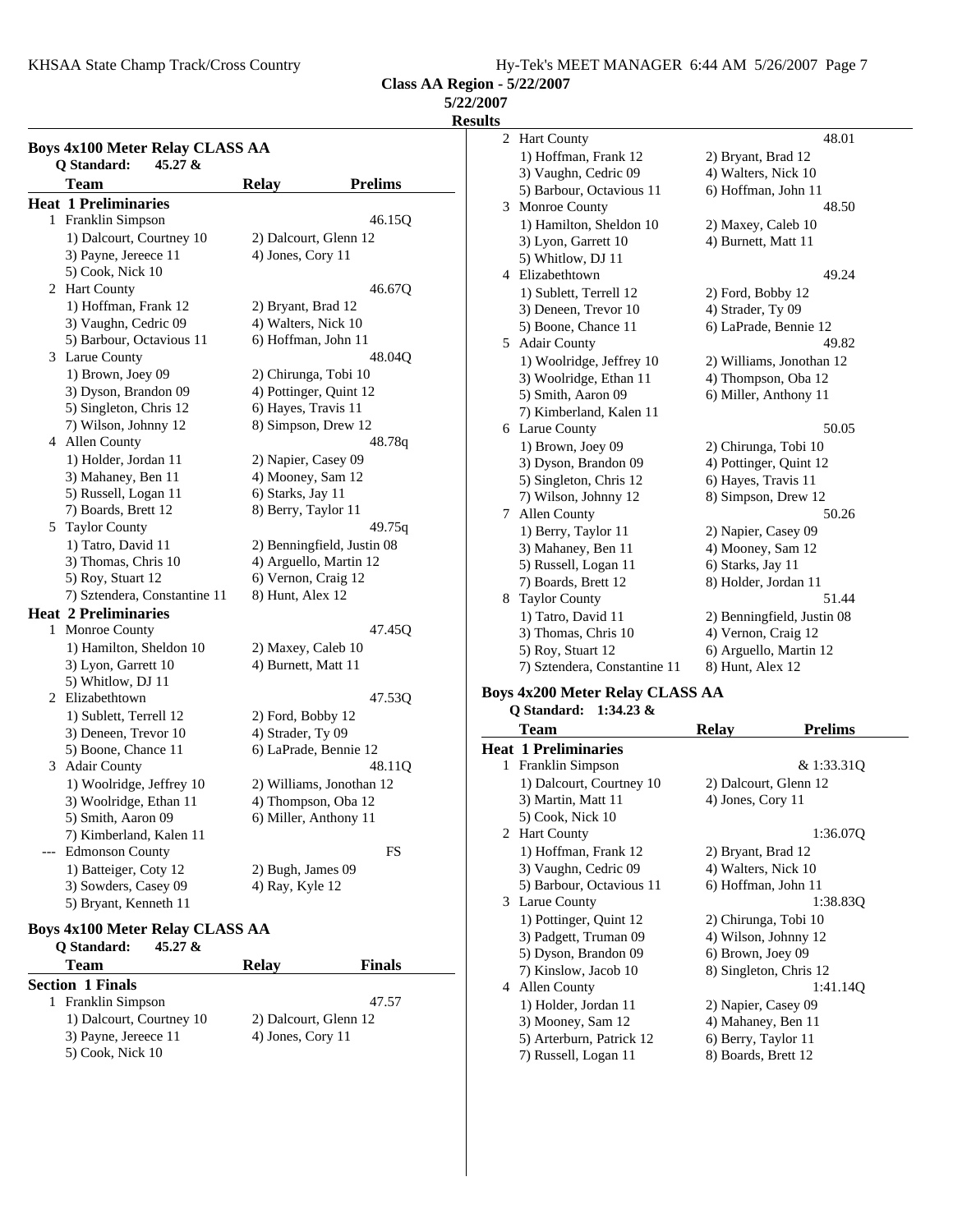| <b>5/22/2007</b> |  |
|------------------|--|
| <b>Results</b>   |  |

|   | Heat 1 Preliminaries  (Boys 4x200 Meter Relay CLASS AA) |                            |                |
|---|---------------------------------------------------------|----------------------------|----------------|
|   | Team                                                    | <b>Relay</b>               | <b>Prelims</b> |
|   | 5 Butler County                                         |                            | 1:43.53        |
|   | 1) Vincent, Ethan 11                                    | 2) Mayhew, Terance 12      |                |
|   | 3) Nicewinter, Beau 10                                  | 4) Carter, Christian 09    |                |
|   | 5) Powell, Richard 09                                   |                            |                |
|   | <b>Heat 2 Preliminaries</b>                             |                            |                |
|   | 1 Edmonson County                                       |                            | 1:35.890       |
|   | 1) Jaggers, Thomas 12                                   | 2) Lindsey, Dustin 12      |                |
|   | 3) Poteet, Brandon 12                                   | 4) Barbour, Dustin 11      |                |
|   | 5) Batteiger, Coty 12                                   |                            |                |
|   | 2 Elizabethtown                                         |                            | 1:38.690       |
|   | 1) Black, Chris 11                                      | 2) LaPrade, Bennie 12      |                |
|   | 3) Deneen, Trevor 10                                    | 4) Nguyen, Huu 10          |                |
|   | 5) Sublett, Terrell 12                                  | 6) Strader, Ty 09          |                |
| 3 | <b>Monroe County</b>                                    |                            | 1:41.350       |
|   | 1) Hamilton, Sheldon 10                                 | 2) Maxey, Caleb 10         |                |
|   | 3) Whitlow, DJ 11                                       | 4) Lyon, Garrett 10        |                |
|   | 5) Peden, Drew 11                                       |                            |                |
|   | 4 Adair County                                          |                            | 1:41.980       |
|   | 1) Woolridge, Ethan 11                                  | 2) Smith, Aaron 09         |                |
|   | 3) Woolridge, Jeffrey 10                                | 4) Maurath, Derek 10       |                |
|   | 5) Miller, Anthony 11                                   | 6) Williams, Jonothan 12   |                |
|   | 7) Kimberland, Kalen 11                                 |                            |                |
| 5 | <b>Taylor County</b>                                    |                            | 1:43.30        |
|   | 1) Tatro, David 11                                      | 2) Benningfield, Justin 08 |                |
|   | 3) Clark, Andrew 12                                     | 4) Arguello, Martin 12     |                |
|   | 5) Sztendera, Constantine 11                            | 6) Tucker, Griffin 11      |                |
|   | 7) Roy, Stuart 12                                       | 8) Hunt, Alex 12           |                |
|   |                                                         | $\sim$ $\sim$              |                |

### **Boys 4x200 Meter Relay CLASS AA Q Standard: 1:34.23 &**

|   | <b>Team</b>              | <b>Relay</b>           | <b>Finals</b> |
|---|--------------------------|------------------------|---------------|
|   | <b>Section 1 Finals</b>  |                        |               |
| 1 | Franklin Simpson         |                        | $1:33.94\&$   |
|   | 1) Dalcourt, Courtney 10 | 2) Dalcourt, Glenn 12  |               |
|   | 3) Martin, Matt 11       | 4) Jones, Cory 11      |               |
|   | 5) Cook, Nick 10         |                        |               |
|   | 2 Hart County            |                        | 1:35.41       |
|   | 1) Hoffman, Frank 12     | 2) Bryant, Brad 12     |               |
|   | 3) Vaughn, Cedric 09     | 4) Walters, Nick 10    |               |
|   | 5) Barbour, Octavious 11 | 6) Hoffman, John 11    |               |
| 3 | <b>Edmonson County</b>   |                        | 1:36.07       |
|   | 1) Jaggers, Thomas 12    | 2) Lindsey, Dustin 12  |               |
|   | 3) Poteet, Brandon 12    | 4) Barbour, Dustin 11  |               |
|   | 5) Batteiger, Coty 12    |                        |               |
| 4 | Larue County             |                        | 1:38.02       |
|   | 1) Pottinger, Quint 12   | 2) Chirunga, Tobi 10   |               |
|   | 3) Padgett, Truman 09    | 4) Wilson, Johnny 12   |               |
|   | 5) Dyson, Brandon 09     | 6) Brown, Joey 09      |               |
|   | 7) Kinslow, Jacob 10     | 8) Singleton, Chris 12 |               |
| 5 | Elizabethtown            |                        | 1:38.38       |
|   | 1) Black, Chris 11       | 2) LaPrade, Bennie 12  |               |
|   | 3) Deneen, Trevor 10     | 4) Nguyen, Huu 10      |               |
|   | 5) Sublett, Terrell 12   | 6) Strader, Ty 09      |               |
|   |                          |                        |               |

| :007 |                                        |                      |                            |
|------|----------------------------------------|----------------------|----------------------------|
| ılts |                                        |                      |                            |
|      | 6 Allen County                         |                      | 1:40.54                    |
|      | 1) Holder, Jordan 11                   | 2) Napier, Casey 09  |                            |
|      | 3) Mooney, Sam 12                      | 4) Mahaney, Ben 11   |                            |
|      | 5) Arterburn, Patrick 12               | 6) Berry, Taylor 11  |                            |
|      | 7) Russell, Logan 11                   | 8) Boards, Brett 12  |                            |
| 7    | Monroe County                          |                      | 1:42.49                    |
|      | 1) Hamilton, Sheldon 10                | 2) Maxey, Caleb 10   |                            |
|      | 3) Whitlow, DJ 11                      | 4) Lyon, Garrett 10  |                            |
|      | 5) Peden, Drew 11                      |                      |                            |
| 8    | <b>Adair County</b>                    |                      | 1:45.29                    |
|      | 1) Woolridge, Ethan 11                 | 2) Smith, Aaron 09   |                            |
|      | 3) Woolridge, Jeffrey 10               |                      | 4) Maurath, Derek 10       |
|      | 5) Miller, Anthony 11                  |                      | 6) Williams, Jonothan 12   |
|      | 7) Kimberland, Kalen 11                |                      |                            |
|      |                                        |                      |                            |
|      | <b>Boys 4x400 Meter Relay CLASS AA</b> |                      |                            |
|      | Q Standard:<br>$3:34.95 \&$            |                      |                            |
|      | <b>Team</b>                            | <b>Relay</b>         | <b>Prelims</b>             |
|      | <b>Heat 1 Preliminaries</b>            |                      |                            |
|      | 1 Larue County                         |                      | 3:42.970                   |
|      | 1) Pottinger, Quint 12                 |                      | 2) Simpson, Drew 12        |
|      | 3) Padgett, Truman 09                  | 4) Chirunga, Tobi 10 |                            |
|      | 5) Wheeler, Scott 12                   |                      | 6) Wilson, Johnny 12       |
|      | 7) Kinslow, Jacob 10                   |                      | 8) Dyson, Bradley 10       |
|      | 2 Butler County                        |                      | 3:47.970                   |
|      | 1) Hudnall, Matt 10                    | 2) Jennings, John 12 |                            |
|      | 3) Nicewinter, Beau 10                 | 4) Phelps, Dillon 10 |                            |
|      | 5) Carter, Christian 09                | 6) Pape, Stephen 11  |                            |
|      | 3 Taylor County                        |                      | 3:50.09Q                   |
|      | 1) Humphress, Matt 10                  | 2) Colvin, Joshua 11 |                            |
|      | 3) Vernon, Craig 12                    | 4) Clark, Andrew 12  |                            |
|      | 5) Tatro, David 11                     | 6) Marlow, Casey 11  |                            |
|      | 7) Tucker, Griffin 11                  |                      | 8) Blakeman, Scott 10      |
| 4    | Elizabethtown                          |                      | 3:50.18Q                   |
|      | 1) Black, Chris 11                     | 2) Bush, Neil 09     |                            |
|      | 3) Deneen, Trevor 10                   | 4) Edmonds, Jack 10  |                            |
|      | 5) Nguyen, Huu 10                      |                      | 6) Duncan, Christian 08    |
|      | <b>Heat 2 Preliminaries</b>            |                      |                            |
| 1    | Franklin Simpson                       |                      | 3:42.92Q                   |
|      | 1) Dalcourt, Courtney 10               |                      | 2) Dalcourt, Glenn 12      |
|      | 3) Crafton, Rowland 12                 | 4) Martin, Matt 11   |                            |
|      | 5) Cook, Nick 10                       | 6) Jones, Cory 11    |                            |
|      | 2 Edmonson County                      |                      | 3:43.75Q                   |
|      | 1) Barbour, Dustin 11                  |                      | 2) Lindsey, Dustin 12      |
|      | 3) Jaggers, Thomas 12                  | 4) Durbin, Ethan 12  |                            |
|      | 5) Webb, Josh 11                       |                      |                            |
| 3    | <b>Allen County</b>                    |                      | 4:12.85Q                   |
|      | 1) Weber, Simon 11                     | 2) Berry, Taylor 11  |                            |
|      | 3) Napier, Casey 09                    | 4) Holder, Jordan 11 |                            |
|      | 5) Arterburn, Patrick 12               | 6) Starks, Jacob 09  |                            |
|      | 7) Gillenwater, Kyle 11                |                      | 8) Rockrohr, Zack 12       |
|      | <b>Marion County</b>                   |                      | FS                         |
|      | 1) Cissell, Derrick 10                 |                      | 2) Mattingly, Reggie 09    |
|      | 3) Hazelwood, Elliott 11               |                      | 4) Porter, Jermaine 10     |
|      | 5) Brady, Stuart 10                    |                      | 6) Lanchaster, Mitchell 11 |
|      | 7) Peterson, Cody 10                   |                      | 8) Peterson, Dylan 09      |
|      |                                        |                      |                            |